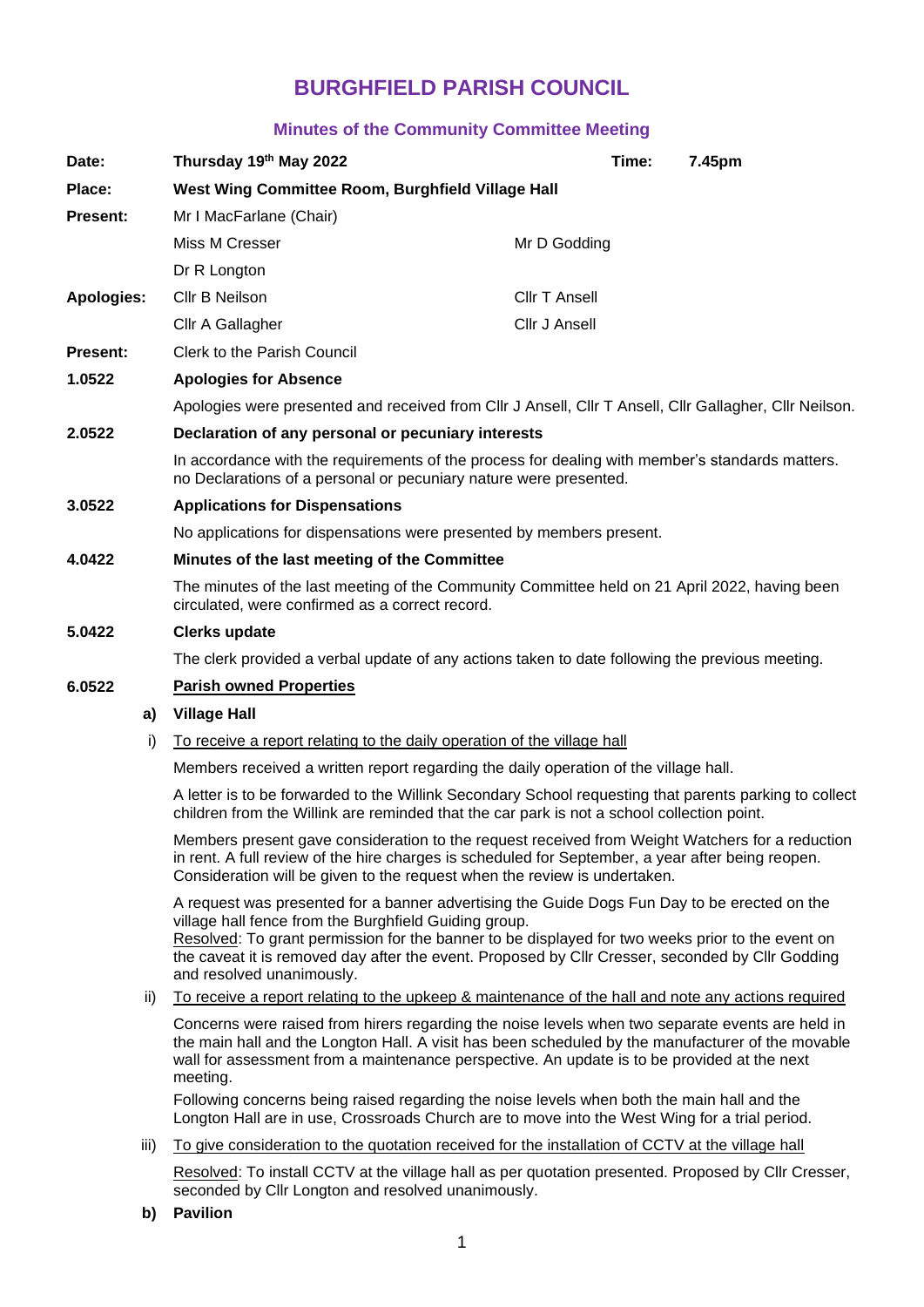- i) To receive an update in relation to the use of the Sports pavilion No report.
- ii) To approve the recommencement of football in August Resolved: To allow football to commence during August

# **7.0522 Conservation & Management of Open Spaces within the Parish**

## **a) Parish Recreation Grounds**

- i) To receive a report regarding parish owned recreation grounds
- a) Common Recreation Ground

The works required to improve the entranceways has been completed.

The replacement mesh panel for the MUGA has been installed.

#### b) Hatch Recreation Ground

No issues to report.

#### c) Wells Recreation Ground

The contractor has undertaken the works required to improve the entranceway.

# d) Auclum Green

Sockets have been purchased to enable the goals to be moved and are awaiting delivery.

e) Old Recreation Ground (Skate Park)

No issues to report.

#### ii) To review the quotation for the safer surfacing at the Common Recreation Ground following supply issues

Members reviewed the quotation received for the replacement of the safer surfacing further to being advised of supply issues and subsequent amendment to the specified areas. Resolved: To instruct Safe & Sound to install safer surfacing to area under the large multi play unit and helicopter only. Confirmation has been obtained from the contractor in relation to extending the warranty period to 5 years. Proposed by Cllr Godding, seconded by Cllr Cresser and resolved unanimously.

# iii) To receive an update in relation to the provision of CCTV and the quotation for further units

Members discussed the provision of CCTV within the parish, acknowledging the requirement to ensure that any provision reflected the public interest and that the proposed systems meet all legislative requirements. Members discussed the quotation received for additional units within the parish.

Resolved: To reassess upon the installation and use of the deployable camera at the Common Recreation Ground.

### **8.0522 Tree Report**

i) Update on tree works within the parish

The 5-year Tree Management Plan is in the process of being updated accordingly by the councils appointed tree specialist.

#### **9.0522 Allotments**

#### **To deal with any administrative issues for the Allotments:**

i) To receive an update in relation to any administrative issues for the allotment sites

Members received a report highlighting any administrative issues for the allotment sites.

Resolved: To purchase a replacement water trough for installation at the Common allotments as soon as possible.

Resolved: To undertake a review of plots that have been split historically, by the tenant rather than the parish council, and therefore qualifying as a single plot rather than an individual plot. Cllr J Ansell or Cllr Gallagher are to arrange a meeting